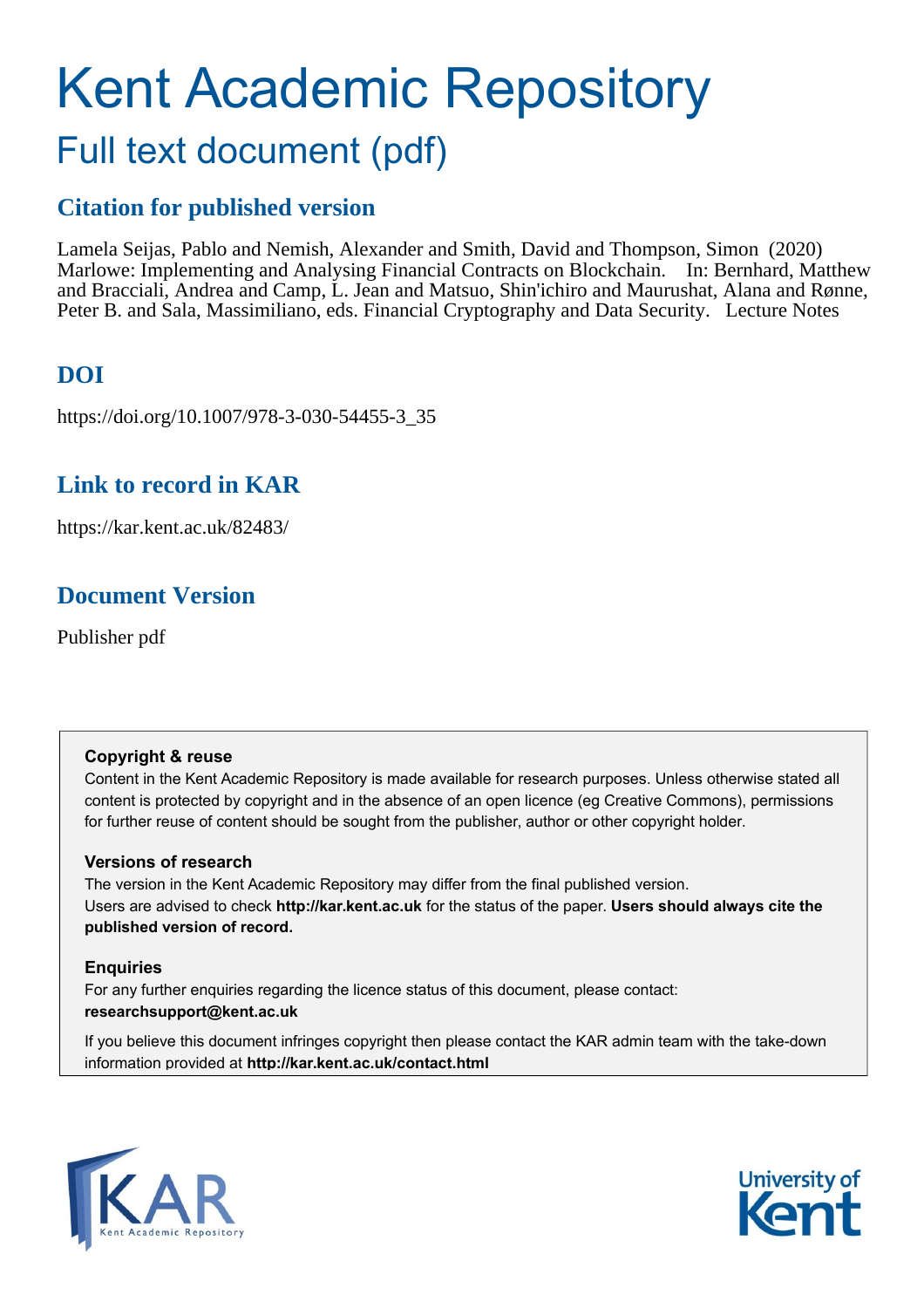

## Marlowe: Implementing and Analysing Financial Contracts on Blockchain

Pablo Lamela Seijas $^{1(\boxtimes)}$ , Alexander Nemish<sup>3</sup>, David Smith<sup>1</sup>, and Simon Thompson<sup>1,2</sup>

<sup>1</sup> IOHK, Hong Kong, China {pablo.lamela,simon.thompson}@iohk.io, david.smith@tweag.io <sup>2</sup> School of Computing, University of Kent, Canterbury, UK s.j.thompson@kent.ac.uk <sup>3</sup> IOHK, Kyiv, Ukraine alexander.nemish@iohk.io

Abstract. Marlowe is a DSL for financial contracts. We describe the implementation of Marlowe on the Cardano blockchain, and the Marlowe Playground web-based development and simulation environment.

Contracts in Marlowe can be exhaustively analysed prior to running them, thus providing strong guarantees to participants in the contract. The Marlowe system itself has been formally verified using the Isabelle theorem prover, establishing such properties as the conservation of money.

Keywords: Cardano · DSL · Functional · Haskell · SMT · Static analysis

#### 1 Introduction

Marlowe [11] is a domain-specific language (DSL) for implementing financial contracts on blockchain: our initial target is Cardano, but it could be implemented on many distributed ledgers (DLT platforms), including Ethereum. Marlowe is embedded in Haskell, allowing users selectively to use aspects of Haskell – typically definitions of constants and simple functions – to express contracts more readably and succinctly. Section 2 gives an overview of the language, and the changes made to it since it was originally introduced in [9].

Marlowe is specified by a reference semantics for the language written in Haskell, and we can use that in a number of ways. We can interpret Marlowe contracts in Haskell itself, but we can also use that implementation, compiled into Plutus [6], to interpret Marlowe directly on the Cardano blockchain, see Sect. 3. We can also execute the semantics – translated into PureScript – directly in a browser, to give an interactive simulation environment, see Sect. 6.

Because Marlowe is a DSL, we are able to build special purpose tools and techniques to support it. Crucially in a financial environment, we are able to *exhaustively analyse contracts* without executing them, so that we can, for

 $\circ$  The Author(s) 2020

M. Bernhard et al. (Eds.): FC 2020 Workshops, LNCS 12063, pp. 496–511, 2020. [https://doi.org/10.1007/978-3-030-54455-3](https://doi.org/10.1007/978-3-030-54455-3_35)\_35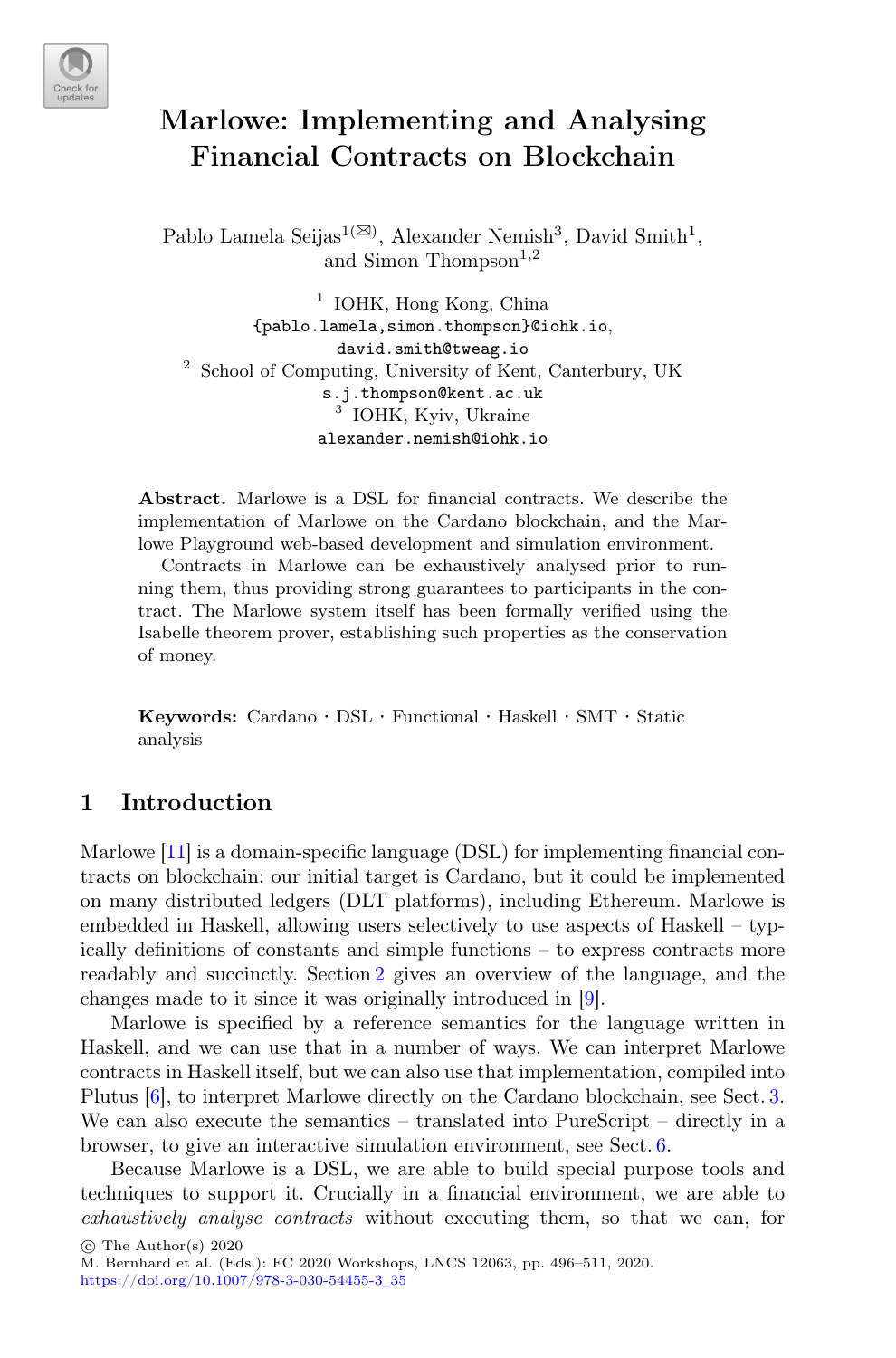instance, check whether any particular contract is able to make all the payments it should: in the case it is not, we get an explicit example of how it can fail. This analysis  $(Set. 4)$  is built into the Marlowe Playground. Finally  $(Set. 5)$  we are able to use formal verification to prove properties of the implementation of Marlowe, including a guarantee that "money in = money out" for all contracts.

Building on [9], the specific contributions of this paper are threefold. We describe revised versions of Marlowe and its Playground, we describe the implementation of Marlowe on the Cardano blockchain, and we present both automated static analysis and machine-supported verification for Marlowe.

#### 2 Marlowe Revised: Version 3.0

Since first publication, we have revised the language design: this section gives a brief overview of the current (3.0) version of the language and its semantics.

The Marlowe Model. Contracts are built by putting together a small number of constructs that in combination can describe many different financial contracts.

The parties to the contract, also called the participants, can engage in various actions: they can be asked to deposit money, or to make a choice between various alternatives. In some cases, any party will be able to trigger the contract just to notify it that some condition has become true (e.g., a timeout has occurred).

The Marlowe model allows for a contract to control money in a number of disjoint accounts: this allows for more explicit control of how the money flows in the contract. Each account is owned by a particular party to the contract, and that party receives a refund of any remaining funds in the account when the contract is closed.

Marlowe contracts describe a series of steps, typically by describing the first step, together with another (sub-) contract that describes what to do next. For example, the contract Pay a p v cont says "make a payment of v Lovelace to the party p from the account a, and then follow the contract cont". We call cont the continuation of the contract.

In executing a contract, we need to keep track of the current contract: after making a step in the example above, the current contract would be cont. We also have to keep track of some other information, such as how much is held in each account: this information together is the state, which generally changes at each step. A step can also see an action taking place, such as money being deposited, or an effect being produced, e.g. a payment. It is through their wallets that users are able to interact with Marlowe contracts running on the blockchain, making deposits and receiving payments.

Marlowe Step by Step. Marlowe has five ways of building contracts, we call these *contract constructs*. *Contract constructs*, in turn, can also contain *values*, *observations* and *actions*.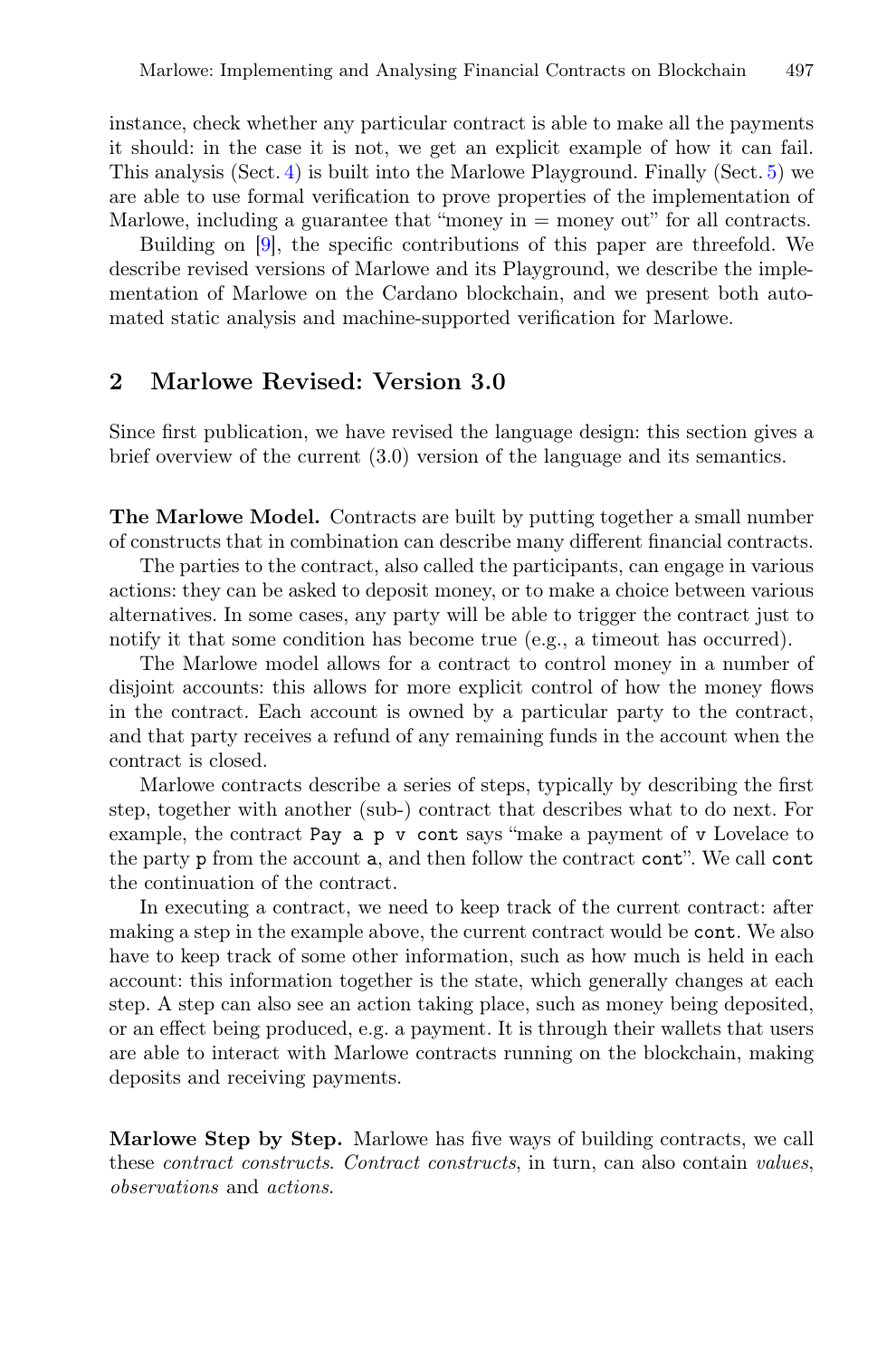*Values, observations and actions* are used to supply external information and inputs to a running contract to control how it will evolve.

Values include some quantities that change with time, like the current slot number, the current balance of an account, and any choices that have already been made. Values can be combined using addition, subtraction and negation.

Observations are Boolean expressions that compare values, and can be combined using the standard Boolean operators. It is also possible to observe whether any choice has been made (for a particular identified choice). Observations will have a value at every step of execution.

Actions happen at particular points during execution and can be (i) depositing money, (ii) making a choice between various alternatives, or (iii) notifying the contract that a certain observation has become true.

*Contract constructs* are the main building block of contracts, and there are five of them: four of these – Pay, Let, If and When – build a complex contract from simpler contracts, and the fifth, Close, is a simple contract. At each step of execution we will obtain a new state and continuation contract and, in some it is possible that effects, like payments and warnings, can be generated too.

Pay: A payment contract Pay a p v cont will make a payment of value v from the account a to a payee p, which will be one of the contract participants or another account in the contract. Warnings will be generated if the value v is not positive, or if there is not enough in the account to make the payment in full. In the first case, nothing will be transferred; in the later case, a partial payment (of all the money available) is made. The contract will continue as cont.

Close: A contract Close provides for the contract to be closed (or terminated). The only action that is performed is to refund the contents of each account to their respective owners. This is performed one account per step, but all accounts will be refunded in a single transaction. All contracts eventually reduce to Close.

If: The conditional If obs cont1 cont2 will continue as cont1 or cont2, depending on the Boolean value of the observation obs on execution.

When: This is the most complex constructor for contracts, with the form When cases timeout cont. It is a contract that is triggered on actions, which may or may not happen at any particular slot: the permitted actions and their consequences are described by cases.

The list cases contains a collection of cases of the form Case ac co, where ac is an action and co a continuation (another contract). When the action ac is performed, the state is updated accordingly and the contract will continue as described by co.

In order to make sure that the contract makes progress eventually, the contract When cases timeout cont will continue as cont as soon as any valid transaction is issued after the timeout (a slot number) is reached.

Let: A let contract Let id val cont causes the expression val to be evaluated, and stored with the name id. The contract then continues as cont.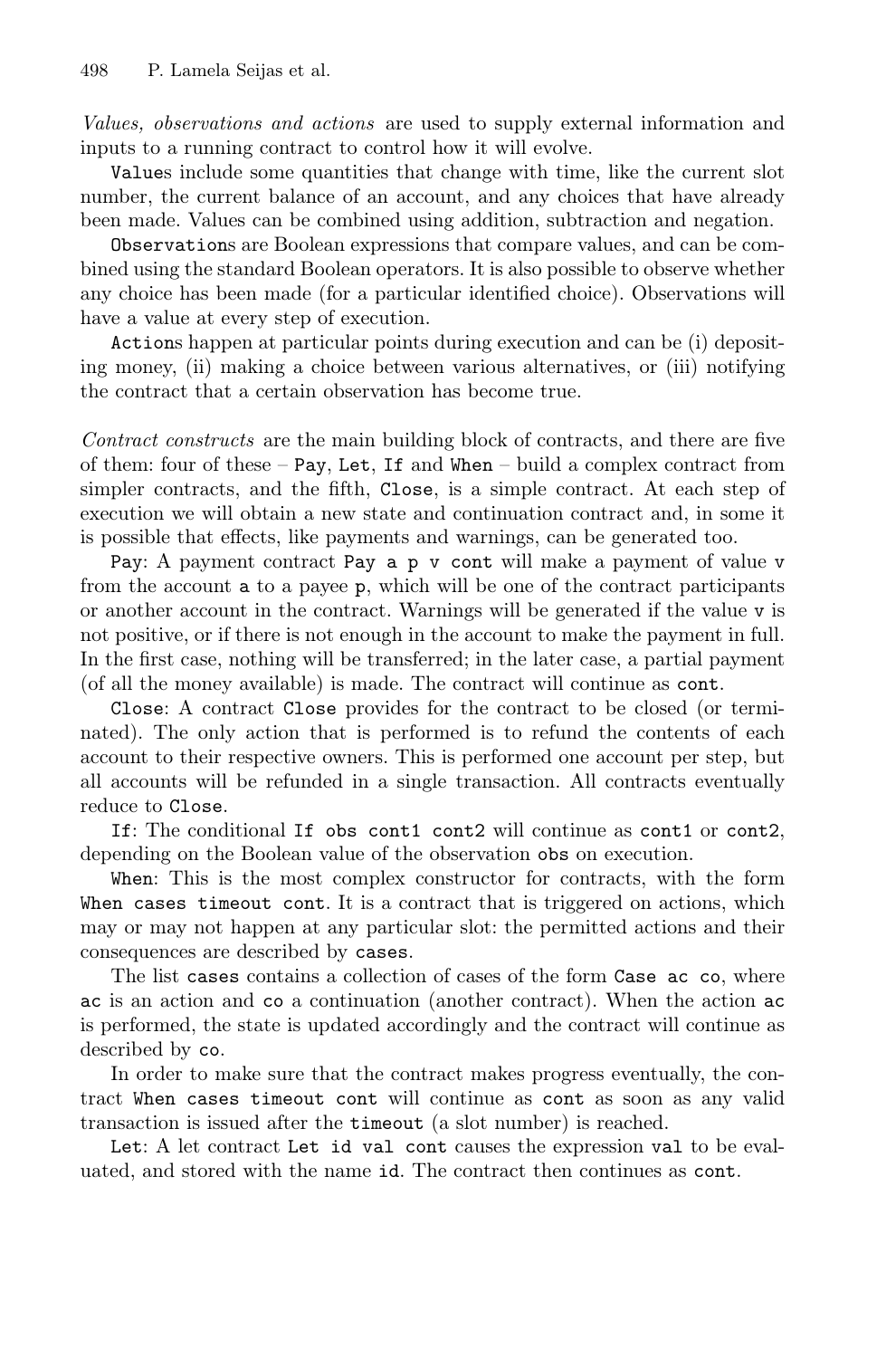#### 3 Implementation of Marlowe on Cardano

Marlowe is specified by an executable semantics written in Haskell, but to make it usable in practice with financial contracts, it needs to be implemented on a blockchain. In this section, we explain how Marlowe is executed on the Cardano blockchain using an interpreter<sup>1</sup> written in the Plutus programming language.

#### 3.1 Cardano and Plutus

Cardano is a third-generation blockchain that solves the energy usage issue by moving to an energy efficient *Proof of Stake* protocol [2].

Cardano aims to support smart contracts during its Shelley release in 2020. Cardano smart contract platform is called *Plutus*, and it uses Haskell programming language to generate a form of *SystemF*ω, called *Plutus Core*, by extending GHC using its plugin support [8, Section 13.3].

To implement Marlowe contracts, we use the PlutusTx compiler, which compiles Haskell code into serialized *Plutus Core* code, to create a Cardano *validator script* that ensures the correct execution of the contract. This form of implementation relies on the extensions to the UTxO model described in [6].

#### 3.2 Extended UTxO

Cardano is a UTxO-based (unspent transaction output) blockchain, similar to Bitcoin [5]. It extends the Bitcoin model by allowing transaction outputs to hold a *Datum*. As the name suggests, this is a serialised data value used to store and communicate a contract state. This allows us to create complex multitransactional contracts. In a nutshell, the EUTxO model looks like this:



Validator(Data Script, Redeemer, PendingTx) = True

where black circles represent *unspent transaction outputs*, and red lines show *transaction inputs* that reference existing *transaction outputs*. Each transaction output contains a *Value*, and is protected either by a *public key*, or by a *Validator*.

The implementation is available at  $\frac{https://github.com/input-output-hk/plutus/}{$  $\frac{https://github.com/input-output-hk/plutus/}{$  $\frac{https://github.com/input-output-hk/plutus/}{$ [blob/0ca9af4f6614d591de7ebbe4dd759ce122d74efd/marlowe/src/Language/Marlo](https://github.com/input-output-hk/plutus/blob/0ca9af4f6614d591de7ebbe4dd759ce122d74efd/marlowe/src/Language/Marlowe/Semantics.hs) [we/Semantics.hs.](https://github.com/input-output-hk/plutus/blob/0ca9af4f6614d591de7ebbe4dd759ce122d74efd/marlowe/src/Language/Marlowe/Semantics.hs)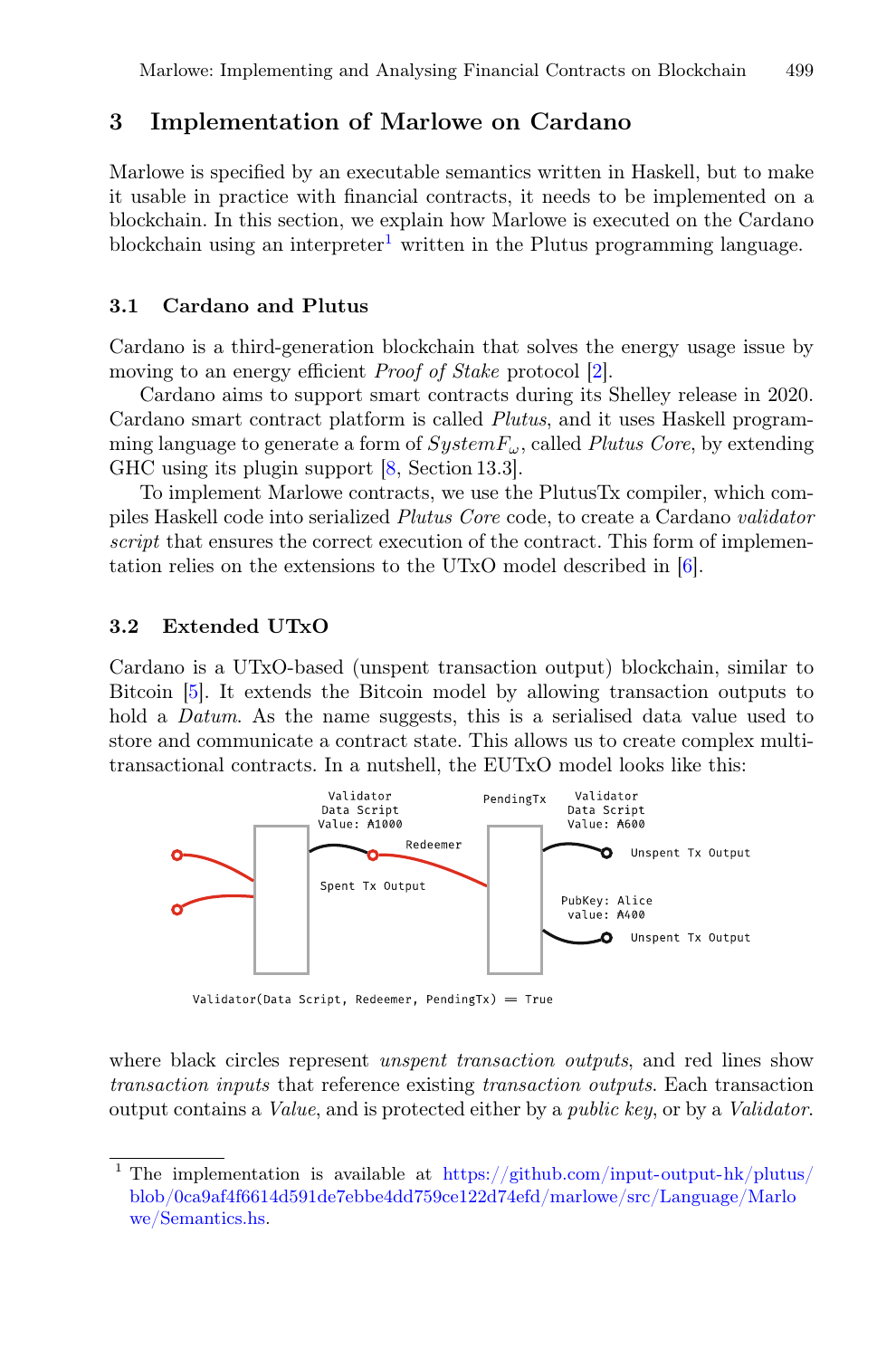In order to spend an existing transaction output protected by a *Validator*, one must create a transaction (a *Context*) that has an *input* that references the transaction output, and contains a *Redeemer*, such that Validator(Datum, Redeemer, Context) evaluates to *T rue*. A valid signature is required to spend a *public key* transaction output.

#### 3.3 Design Space

There are several ways to implement Marlowe contracts on top of Plutus. We could write a Marlowe to Plutus compiler that would convert each Marlowe contract into a specific Plutus script. Instead, we chose to implement a Marlowe interpreter as a single Plutus script. This approach has a number of advantages:

- It is simple: having a single Plutus script that implements all Marlowe contracts makes it easier to implement, review, and test what we have done.
- Implementation is close to the semantics of Marlowe, as sketched above and in more detail in [9], which makes it easier to validate.
- The same implementation can be used for both on- and off-chain (wallet) execution of Marlowe code.
- It facilitates client-side contract evaluation, where we reuse the same code to do contract execution emulation in an IDE, and compile it to WASM/- JavaScript on the client side, e.g. in the Marlowe Playground.
- Having a single interpreter for all (or a particular group of) Marlowe contracts allows us to monitor the blockchain for these contracts, if required.
- Finally, Cardano nodes could potentially use an optimised interpreter (e.g: native) just for Marlowe contracts, which would save processing time.

Marlowe contract execution on the blockchain consists of a chain of transactions where, at each stage, the remaining contract and its state are passed through the *Datum*, and actions/inputs (i.e. *choices* and *money deposits*) are passed via the *Redeemer*. Each step in contract execution is a transaction that spends a Marlowe contract transaction output by providing a valid input as *Redeemer*, and produces a transaction output with a the remaining Marlowe contract and the updated state.

We store the remaining contract in the *Datum*, which makes it visible to everyone. This simplifies contract reflection and retrospection.

#### 3.4 Contract Lifecycle on the Extended UTxO Model

As described above, the Marlowe interpreter is realised as a *Validation script*. We can divide the execution of a Marlowe Contract into two phases: creation and execution.

*Creation.* Contract creation is realised as a transaction with at least one script output, with the particular Marlowe contract in the *Datum*, and protected by the Marlowe validator script. Note that we do not place any restriction on the transaction inputs, which could use any other transaction outputs, including other scripts. This gives this model optimal flexibility and composability.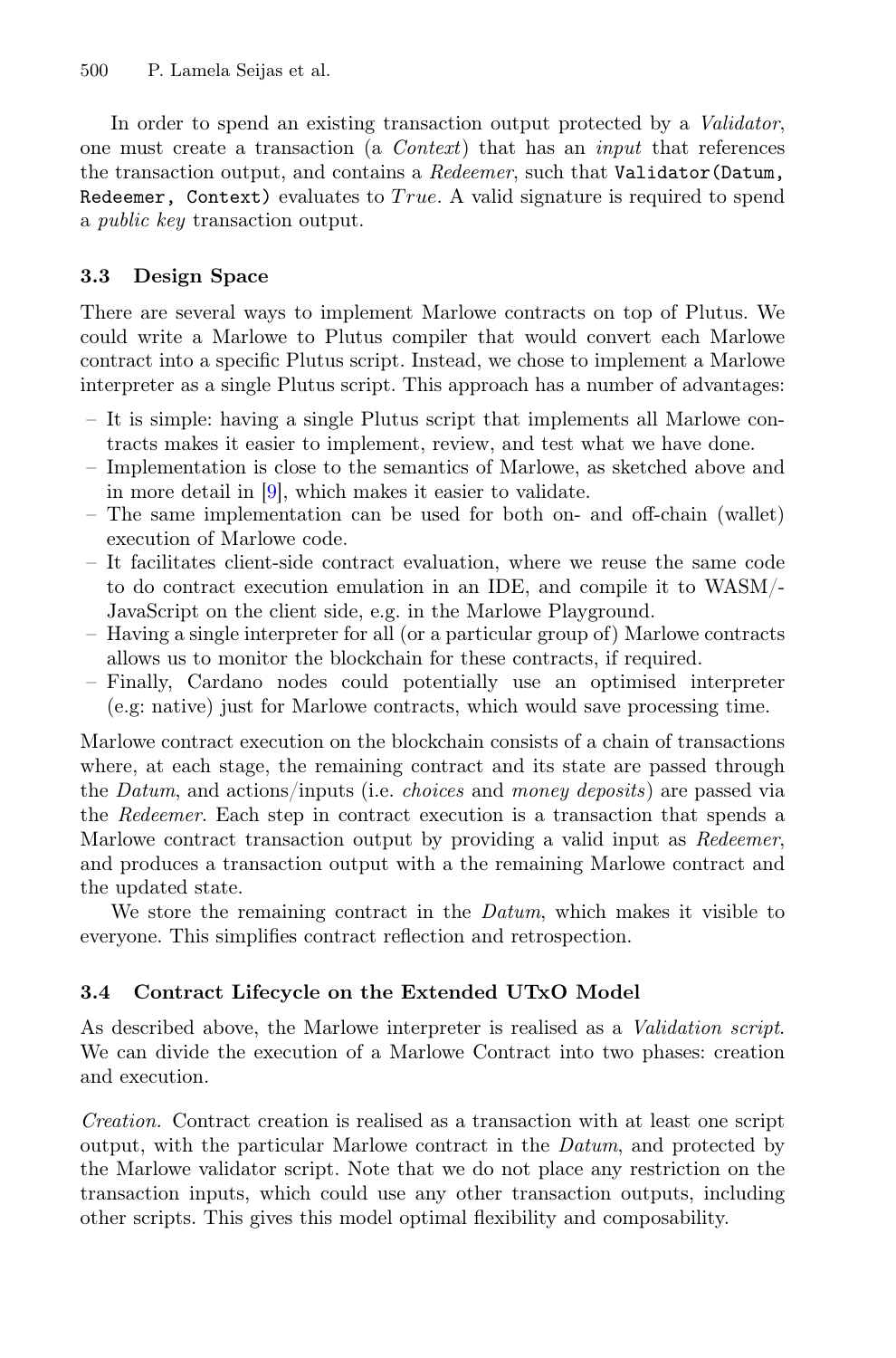```
data MarloweData = MarloweData {
   marloweState :: State,
   marloweContract :: Contract }
```
The contract has a state

```
data State = State { accounts :: Map AccountId Ada<br>, choices :: Map ChoiceId Chos
                                       :: Map ChoiceId ChosenNum
                       , boundValues :: Map ValueId Integer
                       , minSlot :: Slot }
```
where accounts maps account ids to their balances, choices stores user made choice values, boundValues stores evaluated Value's introduced by Let expressions, and minSlot holds a minimal slot number that a contract has seen, to avoid 'time travel to the past'.

*Execution.* Marlowe contract execution consists of a chain of transactions, where the remaining contract and state are passed through the *Datum*, and input actions (i.e. choices) are passed as *redeemer scripts*.

Each execution step is a transaction that spends a Marlowe contract transaction output by providing an expected input in a redeemer script, and produces a transaction output with a Marlowe contract as continuation.

The Marlowe interpreter first validates the current contract state: i.e. we check that the contract locks at least as much as specified by the contract balances (the  $accounts$  field in State), and that balances are strictly positive.<sup>2</sup>

We then apply computeTransaction to the contract inputs, the contract continuation, and new state to compute the expected transaction outcomes:

#### computeTransaction :: TransactionInput -> State -> Contract -> TransactionOutput

where a TransactionInput consists of the current slot interval, together with other ontract inputs, and the outputs combine any payments and warnings with the resulting output state and contract.

Given a list of Input's from *Redeemer*, the interpreter reduces a contract until it becomes quiescent: either it evaluates to Close, or it expects a user input in a When construct. All Pay, If, Let, Close constructs are evaluated immediately.

The evaluation function returns a new contract state, contract continuation, a list of warnings (such as partial payments), and a list of expected payments (i.e. one for each of the Pay constructs evaluated).

The on-chain *Validator* code cannot generate transaction outputs, but can only validate whatever a user provides in a transaction. Consider this simple zero coupon bond example.

Using the Isabelle proof assistant, we have formally verified that given a state with positive balances, it is impossible for any possible contract and inputs to result in non-positive balances. This is described in more detail in Sect. 5.2.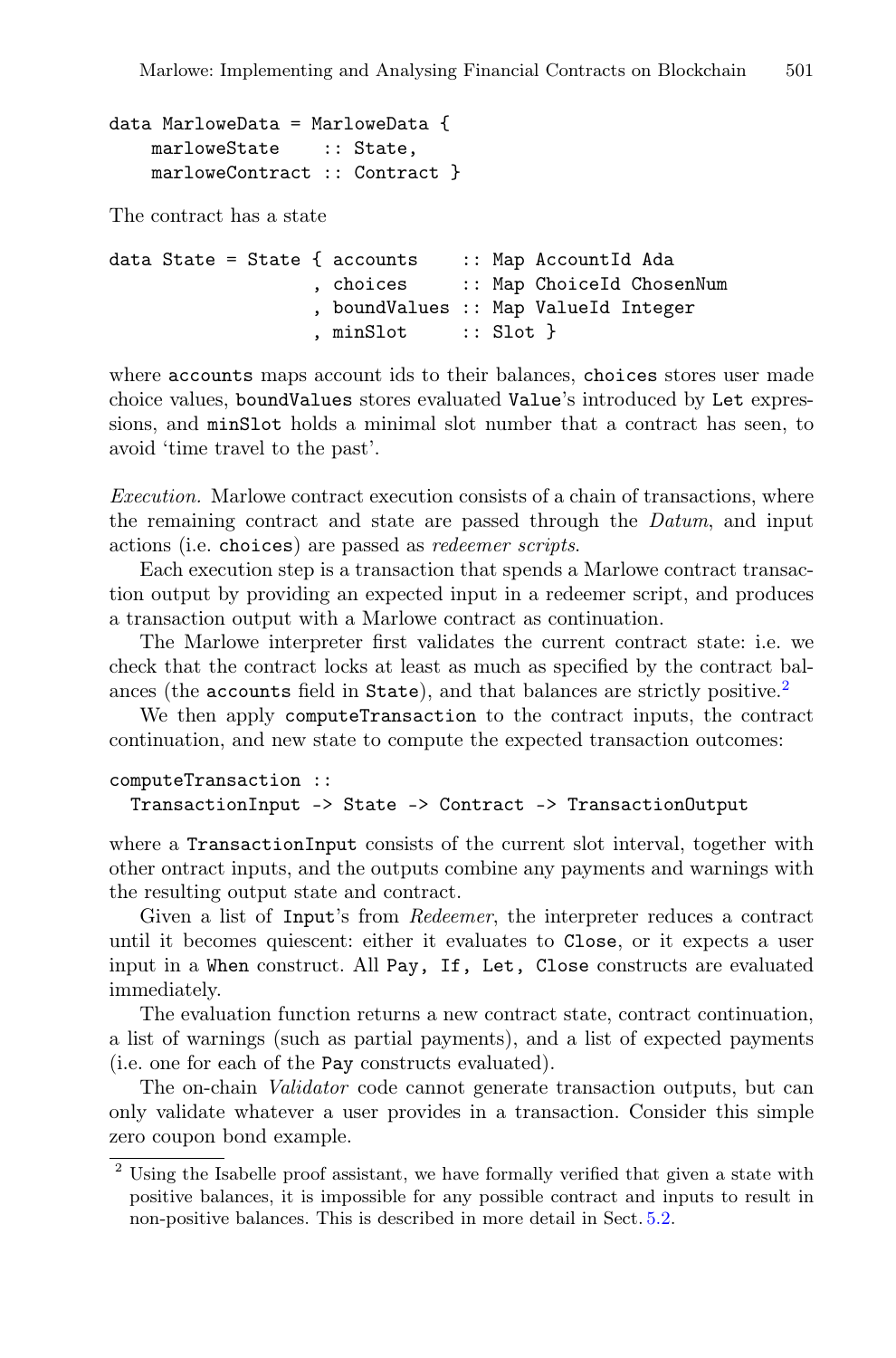```
When [ Case (Deposit aliceAccount alicePubKey (Constant 850_000_000))
    (Pay aliceAccount (Party bobPubKey) (Constant 850_000_000)
        (When
            [ Case
                (Deposit aliceAccount bobPubKey (Constant 1000_000_000))
                Close
            ] (Slot 200) Close
        ))] (Slot 100) Close
```
Here we expect Alice to deposit 850 Ada (850,000,000 Lovelace) into her account aliceAccount before slot 100. Otherwise, we Close the contract.

If Alice deposits the money before slot 100, money immediately goes to Bob, by requiring a transaction output of 850 Ada to Bob's public key address. Alice must produce the following *Redeemer* to satisfy the Marlowe validator:

#### [IDeposit aliceAccount alicePubKey 850000000]

Bob is then expected to deposit 1000 Ada into Alice's account before slot 200. If he does, the contract is closed, and all remaining balances must be paid out to their respective owners; in this case, 1000 Ada must be paid to Alice. If Bob does not pay, then Alice has lost her money, because this is an unsecured loan.



Note, that it is possible to provide multiple inputs at a time, allowing as many steps of a contract execution as necessary to be merged. This gives atomicity to some operations, and saves on transaction fees.

*Ensuring Execution Validity.* Except for the transaction that closes a Marlowe contract, the Marlowe validator script checks that a spending transaction contains a valid continuation output, i.e: the hash of the output validator is the same (same hash), and the new state and contract are the expected ones: the ones resulting from applying the computeTransaction to the given inputs.

*Closing a Contract.* When a contract evaluates to Close, all remaining balances the accounts of the contract are payed out to the respective owners of each account, and the contract is removed from the set of unspent transaction outputs.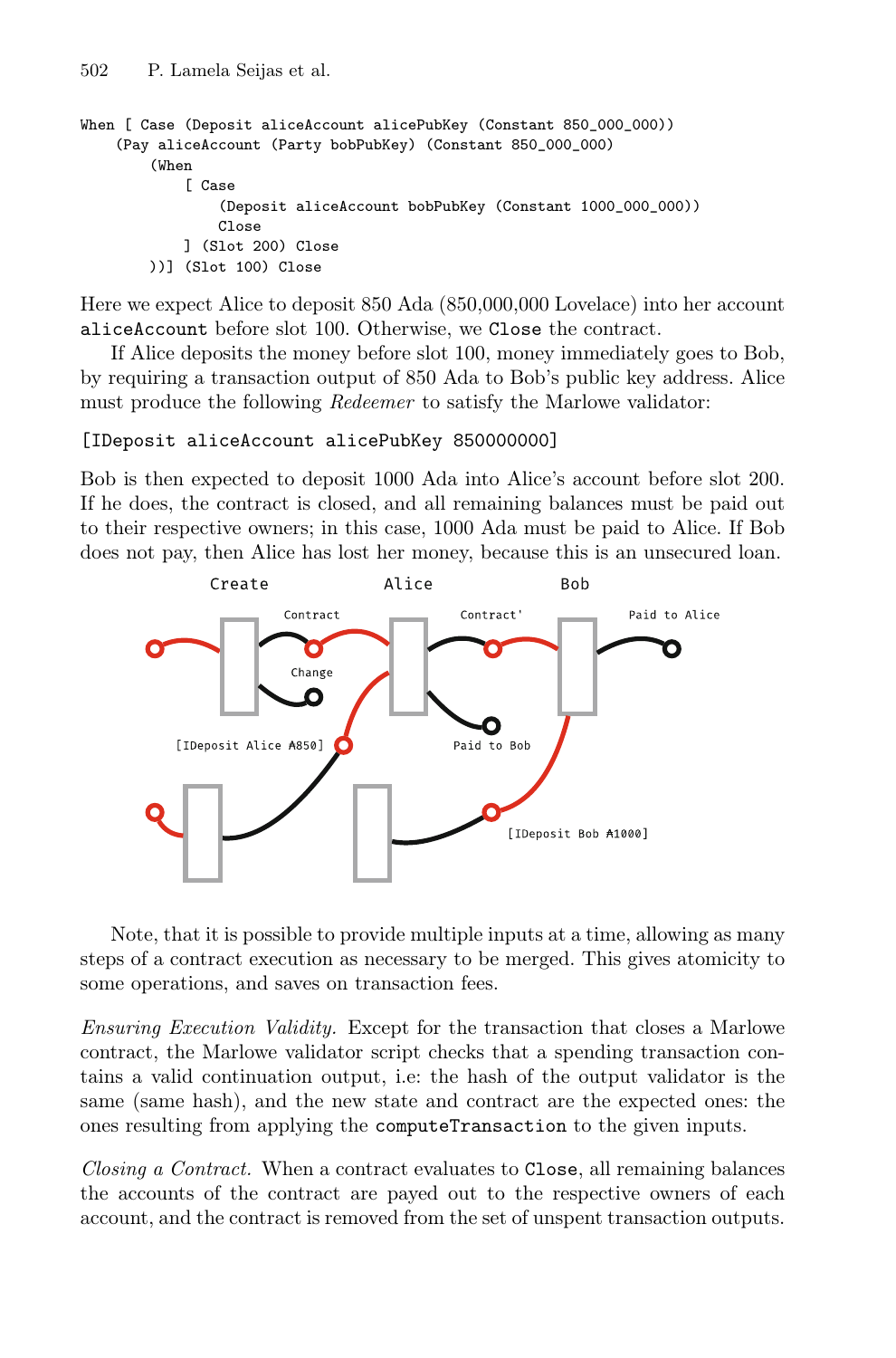*Future Work.* Cardano extends its ledger rules to support *forging* of custom currencies and tokens. Simple token creation gives interesting possibilities of representing Marlowe contract parties by tokens. This tokenization of contract participants abstracts away concrete public keys into contract *roles*. In turn, those roles could be traded independently of a contract. We are working on adding *multicurrency* or *roles* support to Marlowe.

#### 4 Static Analysis of Contracts

Marlowe semantics use types to prevent many non-sensical contracts from being written. But there are potential problems which are harder to detect until runtime, for example, whether there will be enough money to issue all the payments declared in the contract. At that point, it may already be too late to fix them, particularly in the case of blockchain.

Fortunately, in the case of Marlowe, a computer can decidedly determine whether a particular contract satisfies certain property before executing it, and it can provide a counter-example when it does not.

Our implementation relies on the Haskell library SBV, which in turn relies on existing SMT solvers to check satisfiability of properties.

#### 4.1 SBV Library

SBV [7] (SMT Based Verification) library provides a high-level API that allows developers to automatically prove properties about Haskell programs, among other functionalities. The SBV library translates these properties to SMTLib queries, passes them to one or several SMT solvers, and translates the results back to the format in which the queries were written.

SBV monad. SBV provides a monad called SBV, a function can use parameters wrapped in this monad to represent symbolic values. Functions that take symbolic values can be used as properties and passed to the solver, which will replace the symbolic values with concrete values that satisfy or falsify the property.

#### 4.2 Using SBV to Analyse Marlowe Contracts

Marlowe semantics represents errors that can be found at runtime as Warnings.

The property that we have implemented using SBV library can be enunciated as: "the given contract will not need to issue warnings at runtime no matter the inputs it receives".

This property is essentially a symbolic version of the semantics that returns a list of the warnings produced by a symbolic trace (a symbolic list of transactions input to the contract):

#### warningsTraceWB :: Bounds -> SSlotNumber -> SList NTransaction -> Contract -> SList NTransactionWarning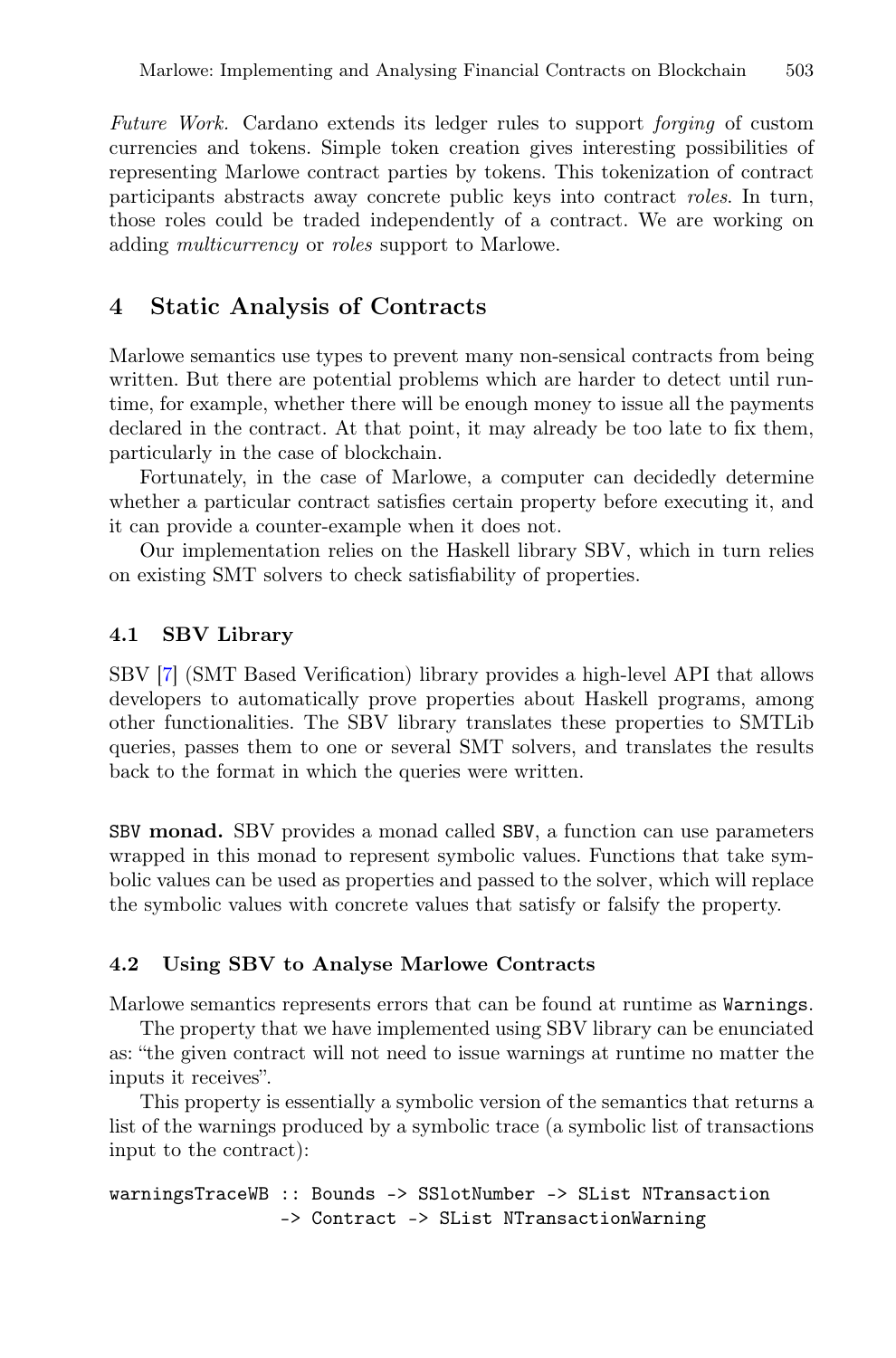where types that begin with S, like SS1otNumber, are abbreviations for the symbolic versions of types: in this case SBV SlotNumber. The types that begin with N are *nested* types, which we explain in the *Custom datatypes* section below.

Custom Datatypes. SBV does not currently seem to support in general the use of custom datatypes. Fortunately, SBV supports tuples and the Either type. We can represent all types that Marlowe requires as combinations of Either and tuples, with the exception of the Contract type, but we do not need a symbolic version of the Contract type because we know its value at the time of analysis. For example, the TransactionResult type:

```
data TransactionResult
 = TransactionProcessed [TransactionWarning]
                         [TransactionEffect]
                        State
 | TransactionError TransactionError
```
becomes the nested type synonym NTransactionResult:

```
type NTransactionResult =
  Either ([NTransactionWarning], [NTransactionEffect], NState)
         NTransactionError
```
Because working with nested types is much more error prone than working with the original data-types, we used Template Haskell [15] to implement functions that transform the custom datatypes into nested types and generate the appropriate conversion functions.

Bounds for the State and the Inputs. The recursion in the execution of the semantics is bounded by the Contract, and because the Contract is not a symbolic parameter, the translation will terminate.

However, in both the input and the State record there are several lists (representing finite maps) that are not explicitly bounded in the implementation. Some parts of the semantics are bounded by the length of these lists (or maps), such as the implementation of Close. In order for the symbolic implementation to be finite, we need to find a bound for the length of these lists or maps.

Fortunately, we can infer a bound for all this lists quite straightforwardly. The least obvious one is the length of the list of transactions; we discuss the proof for this bound in Sect. 5.4.

Returning Non-Symbolic Contract Values. Values that rely on symbolic values have to be themselves symbolic, and the continuation Contract after each step depends on the Inputs and State, which are both symbolic. But having the contract as a symbolic parameter would be inconvenient since it is recursive, we know it in advance, and we use it to bound the execution of the symbolic semantics.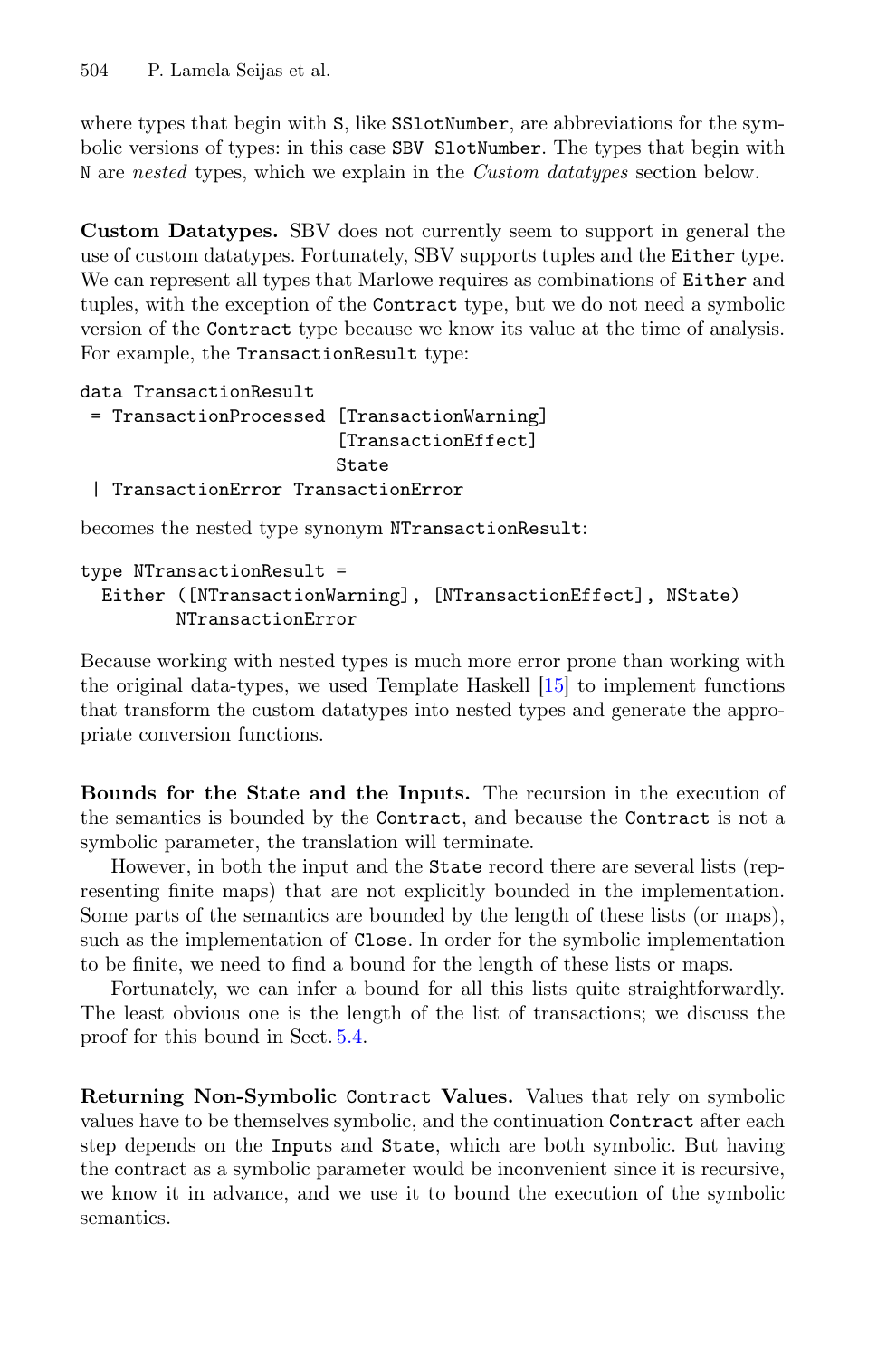We work around this problem by modifying the signature of the function to receive a *continuation function* instead, and instead of just returning a value, we return the result of applying the *continuation function* to the result we were planning to return.

For example, the original type signature for the apply function was:

apply :: Environment -> State -> Input -> Contract -> ApplyResult

and the symbolic version of the apply function has the following signature:

 $apply :: SymVal a \Rightarrow Bounds$ 

```
-> SEnvironment -> SState -> SInput -> Contract
```

```
-> (SApplyResult -> DetApplyResult -> SBV a) -> SBV a
```
where DetApplyResult contains the parts of ApplyResult that are not symbolic (like the Contract).

#### 5 Formal Verification of the Marlowe Semantics

We can also use proof assistants to demonstrate that the Marlowe semantics presents certain desirable properties, such as that money is preserved and anything unspent is returned to users by the end of the execution of any contract. Formal statements and proofs of these properties are given in [11].

Currently, we have translated the Haskell Marlowe semantics to Isabelle while keeping both versions as close as possible, but we decided to make them different in two main aspects:

- We use *integers for identifiers* because they are easier to handle than strings.
- We use a *custom implementation of maps and sets* that use lists because Isabelle already provides many theorems that are proved for lists.

#### 5.1 Termination Proof

Isabelle automatically proves termination for most function. This is not the case for reductionLoop. This function repeatedly calls reduceContractStep until it returns NotReduced, so proving overall termination requires a proof that reduceContractStep will eventually do that. In order to prove this, we defined a measure for the size of a pair of Contract and State:

```
fun evalBound :: "State \Rightarrow Contract \Rightarrow nat" where
"evalBound sta cont = length (accounts sta) + 2 * (size cont)"
```
where size is a measure already generated automatically by Isabelle.

We need the number of accounts in the State because the size of the contract Close will not decrease when calling reduceContractStep, but the number of accounts will, unless they are all empty.

And we needed to multiply the size of the Contract by two because the primitive Deposit may increase the number of accounts by one, so we need to multiply the effect of the reduction of the size of the contract in order to compensate that.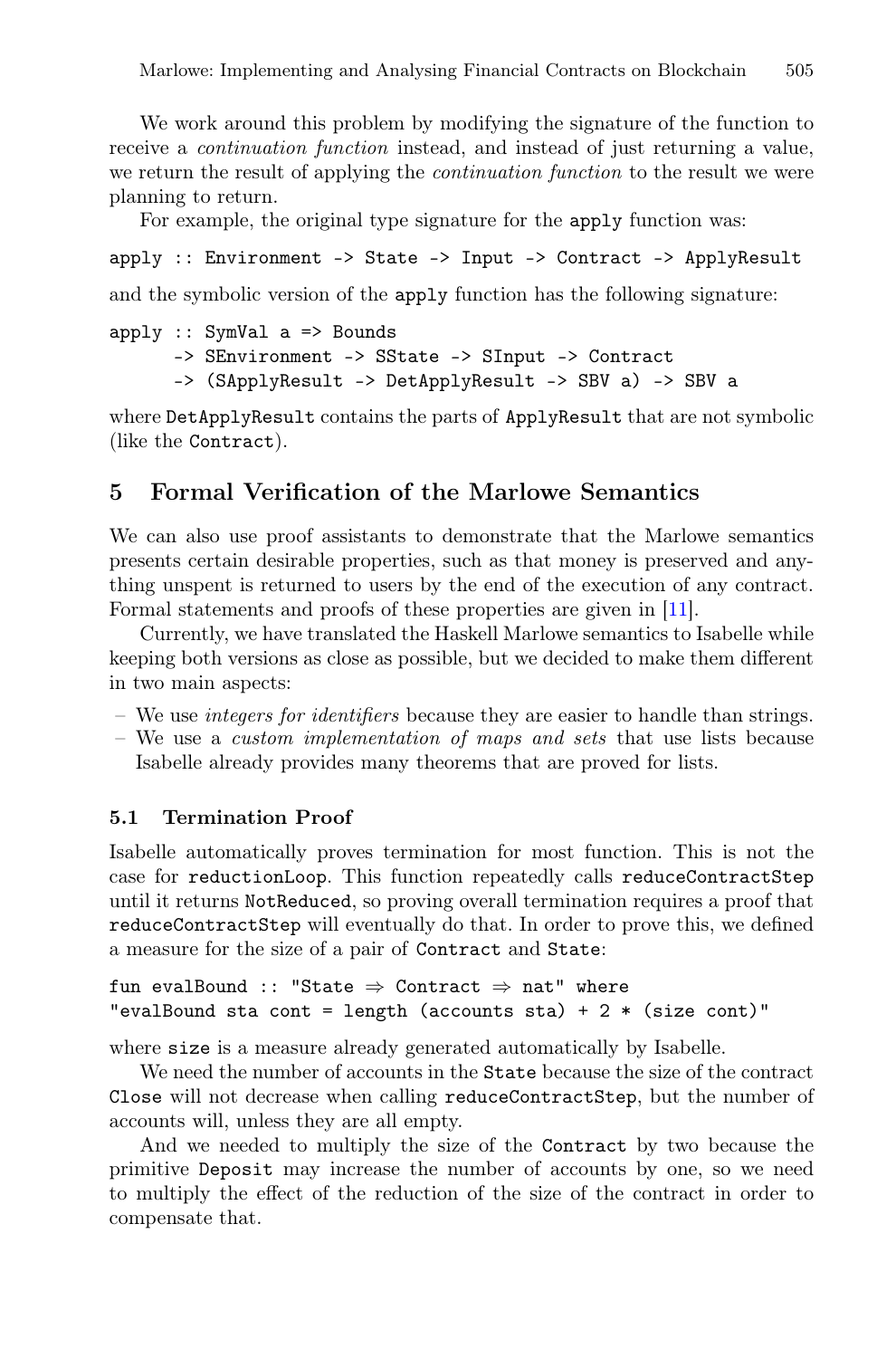#### 5.2 Valid State and Positive Account Preservation

There are some values for State that are allowed by its type but make no sense, especially in the case of Isabelle semantics where we use lists instead of maps:

- 1. The lists represent maps, so they should have no repeated keys.
- 2. We want two maps that are equal to be represented the same, so we force keys to be in ascending order.
- 3. We only want to record those accounts that contain a positive amount.

We call a value for State *valid* if the first two properties are true. And we say it has *positive accounts* if the third property is true.

We have proved that functions in the semantics preserve all three properties.

Quiescent Result. A contract is *quiescent* if and only if the root construct When, or if the contract is Close and all accounts are empty. We have proved that, if an input State is valid and accounts are positive, then the output will be quiescent.

#### 5.3 Money Preservation and Contract Timeout

One of the dangers of using smart contracts is that a badly written one can potentially lock its funds forever. By the end of the contract, all the money paid to the contract must be distributed back, in some way, to a subset of the participants of the contract. To ensure this is the case we proved two properties:

Money Preservation. Money is not created or destroyed by the semantics. More specifically, the money that comes in plus the money in the contract before the transaction must be equal to the money that comes out plus the contract after the transaction, except in the case of an error.

Timeout Closes a Contract. For every Marlowe Contract there is a slot number after which an empty transaction can be issued that will close the contract and refund all the money in its accounts.

A conservative upper bound for the expiration slot number can be calculated efficiently by using the function maxTime (or maxTimeContract in the Isabelle semantics), essentially by taking the maximum of all the timeouts in the contract.

We proved that this conservative upper bound is general enough for every contract, by showing that, if the contract is not closed and empty, then an empty transaction sent after maxTime will close the contract and empty the accounts.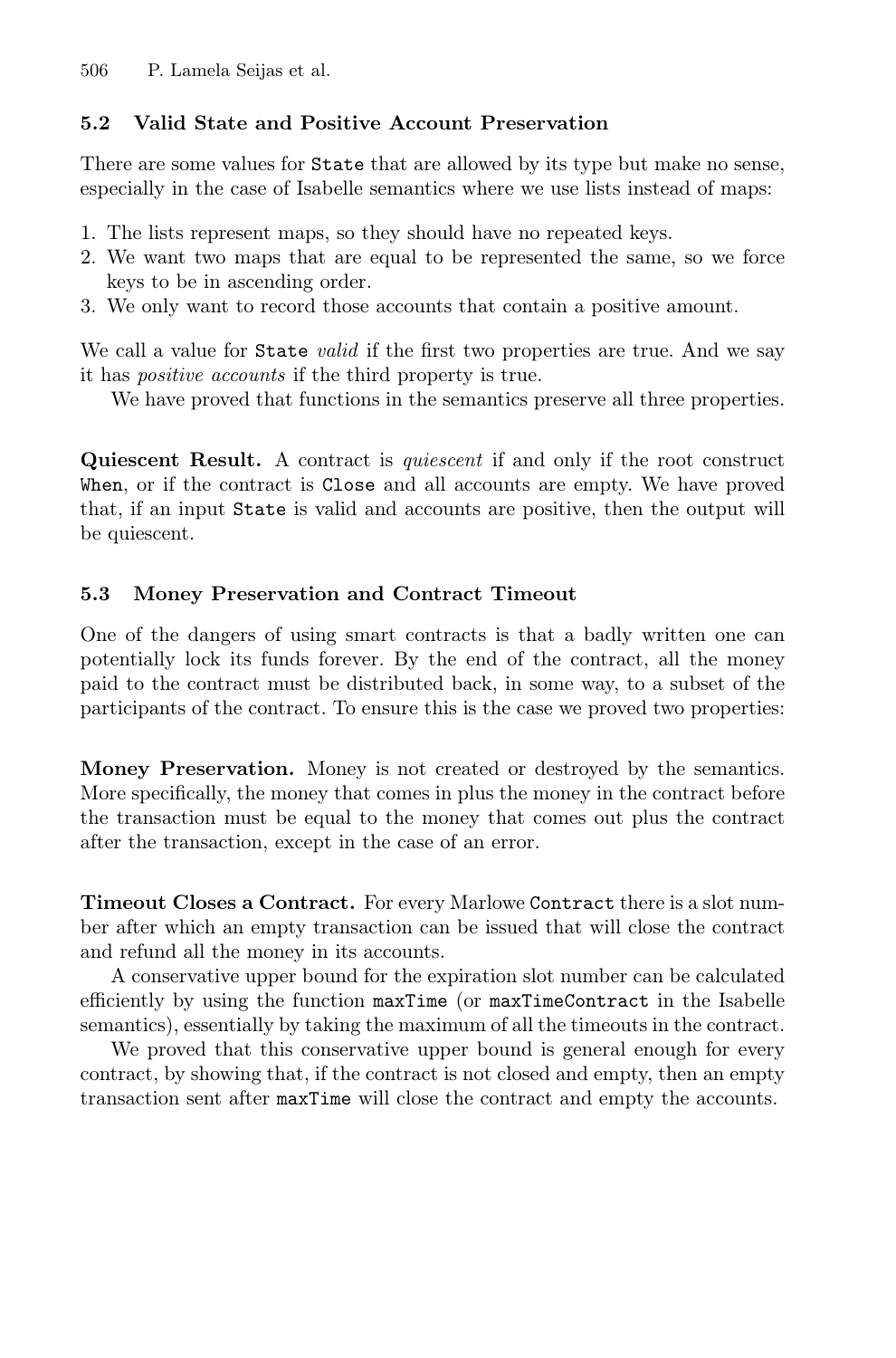#### 5.4 Bound on the Maximum Number of Transactions

Another property of Marlowe is that any given Contract has an implicit finite bound on the maximum number of Transactions that it accepts. This is a convenient property for two reasons.

First, it reduces the danger of Denial of Service (DoS) attacks, because the number of valid inputs is limited, an attacker participant cannot arbitrarily block the contract by issuing an unbounded amount of useless Transactions. Secondly, the number of transactions bounds the length of traces that symbolic execution (see Sect. 4) needs to explore. We state the property as follows:

```
lemma playTrace_only_accepts_maxTransactionsInitialState :
"playTrace sl c 1 = TransactionOutput txOut
  \implies length 1 \leq maxTransactionsInitialState c"
```
where maxTransactionsInitialState is essentially the maximum number of nested When constructs in the contract plus one.

This property implies that any trace that is longer than this is guaranteed to produce at least one error. Because transactions that produce an error do not alter the state of the contract, such a list of transactions (a trace) will be equivalent to a list of transactions that does not have the erroneous transaction. Thus, we do not lose generality by only exploring shorter traces.

#### 5.5 Future Work

At the time of writing, we are actively trying new optimisations and approaches for implementing static analysis that are more efficient in practise than the approach described in this paper. As a consequence, in some cases, the static analysis implementation can deviate considerably from the Haskell semantics. Our intention is to keep using property-based testing and formal verification to ensure that both implementations are consistent.

#### 6 The Marlowe Playground

For Marlowe to be usable in practice, users need to be able to design and develop Marlowe contracts, and also to understand how contracts will behave once deployed to the blockchain, but without actually deploying them.

The Marlowe Playground, a web-based tool that supports the interactive construction, revision, and simulation of smart contracts written in Marlowe, provides these facilities, as well as access to a static analysis of contracts (as described in the previous section), an online tutorial for Marlowe and a set of example contracts. The playground is available at [https://prod.meadow.](https://prod.meadow.marlowe.iohkdev.io/)  $\rm{marlowe.}$ ioh $\rm{kdev.}$ io $/$   $^3$ 

At the top level, the playground offers three panes: the main *Simulation* pane, as well as panes for developing Marlowe contracts, embedded in *Haskell* or using the *Blockly* visual language.

<sup>3</sup> Development of the playground is rapid, and the latest, unstable, version is also available at [https://alpha.marlowe.iohkdev.io/.](https://alpha.marlowe.iohkdev.io/)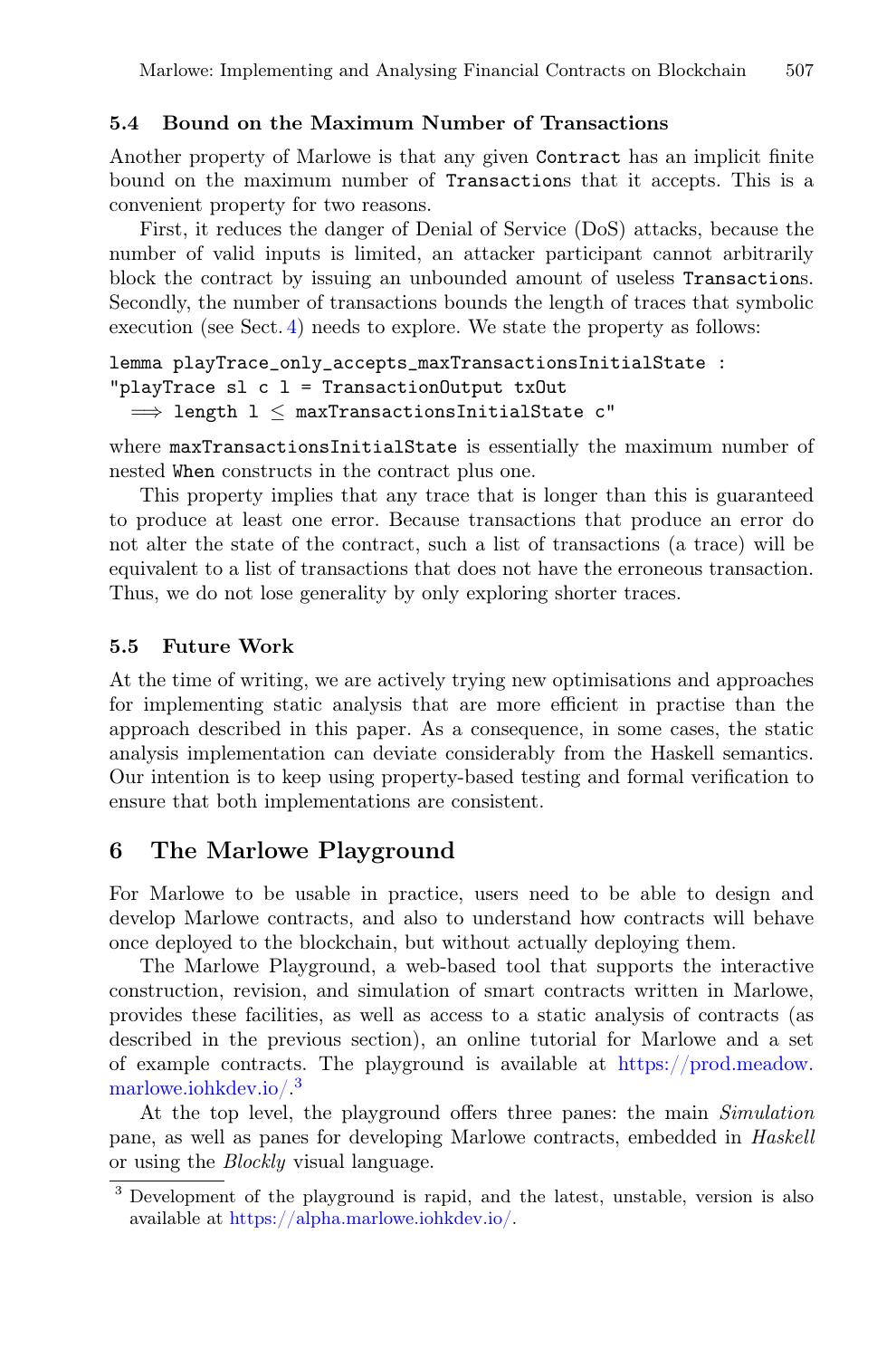*Development.* On the simulation pane, "pure" Marlowe contacts can be developed directly, not embedded in another language. Two reasons for doing this are:

- There is a shallower learning curve for users who are new to Haskell or programming languages in general. The Marlowe constructs are quite simple, and there is no need, at least initially, to learn about Haskell syntax or even variables, functions etc.
- As we step through the execution of a contract in a simulation, the contract is reduced; it is very useful to be able to view, or even edit, the reduced contract during this execution.

As contracts become larger it makes sense to use another editor in the *Haskell* pane. Here contracts can be written using facilities from *Haskell* to abbreviate and make more readable the description of the contracts. These contracts can then be transferred as a pure Marlowe data structure into the simulation pane.

Contracts can also be written using Google's *Blockly* visual programming language, as was earlier described in Meadow [9]. Blockly gives an easy way to introduce the concepts of Marlowe to users who have no programming knowledge, and in particular the editor gives users a set of options for each construct as the contract is built. Once a contract has been constructed in Blockly it is possible to transfer that contract to the simulation pane. It is also possible to transfer a Marlowe contract to Blockly for further editing.



The Marlowe editor in the unstable version of the playground has a feature called *holes* to aid writing contracts. If we enter the contract ?mycontract we will be presented with a dropdown list of values that could be used.

In our case ?mycontract must be a Contract of some sort, and so we are offered a choice of Contract constructors from a dropdown list. If we choose Pay then the Marlowe editor will automatically fill in a skeleton Pay contract with new holes where we need to provide values.

```
Pay ?accountId_1_1 ?payee_1_2 ?value_1_3 ?contract_1_4
```
New options will be presented, one for each hole, and each will have a dropdown list of all the possible values.



A complete contract can be written in this guided way with the user needing only to fill in strings and numbers by hand. This approach to writing holes in your code and "asking" the compiler what you could put in there is easy to implement in a DSL because there are very limited options, however is also becoming popular with more complex languages such as

Haskell and Idris.

Users can at any point save the current contract directly to a Github Gist, as well as being able to re-load contracts from Github Gists. There are also some demo contracts that can be loaded in their Haskell and Marlowe versions.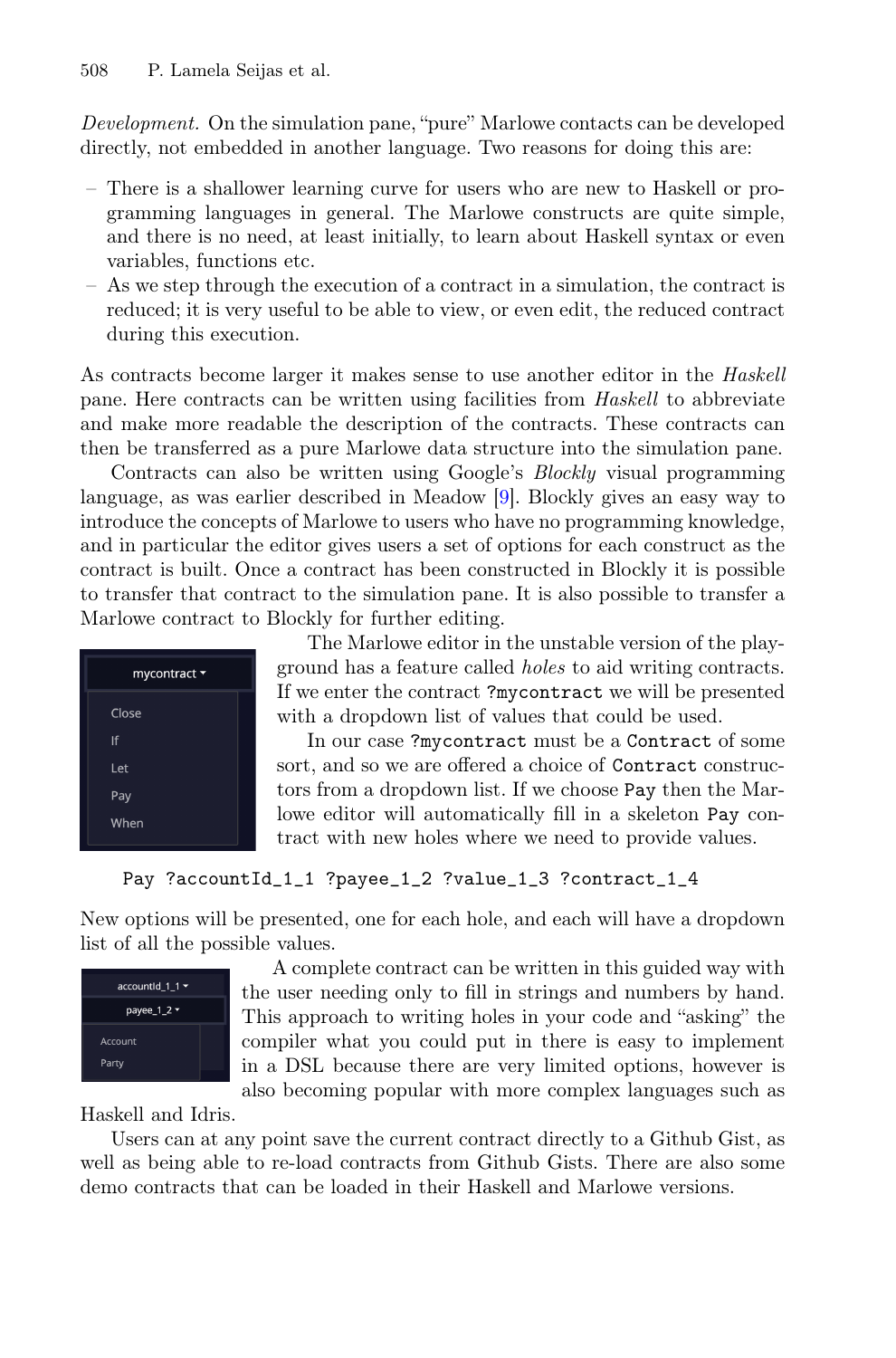*Simulation.* Contracts written in the Marlowe editor are parsed in real-time and if there are no errors (and no holes) then the contract is analysed to discover which actions a user could take to progress the contract. These actions are displayed in the "Input Composer" above the editor. Consider the following example contract:

```
When [Case (Deposit (AccountId 0 "investor")
           "guarantor" (Constant 1000_000000)) Close] 10 Close
```
In this case, the only action a user can take to progress the contract is to accept a deposit of 1000 ADA from the guarantor to the investor's account. Because of this, the playground can display this action in the input composer.

| Input Composer                                              |
|-------------------------------------------------------------|
| Participant "guarantor"                                     |
| + Deposit 1000 ADA into Account "investor" (0) as guarantor |

The user can then choose to add this action to a transaction being prepared. Once the action is added other inputs become possible; these are dis-

played in the input composer, and again they can be added to the transaction being composed. In this way, multiple actions can be added to a transaction before it is applied.

| <b>Transaction Composer</b>                                                         |
|-------------------------------------------------------------------------------------|
| <b>Input list</b><br>- 1: Deposit 1000 ADA into Account "investor" (0) as guarantor |
| <b>Next Block</b><br>Reset<br><b>Apply Transaction</b><br>Undo                      |

A user can then apply this transaction and in the example above this would result in the state pane showing a single payment and in addition the contract in the Marlowe editor will

have been reduced to Close.

At any point in the simulation, the user can undo any steps made: in this particular case, they can undo the application of the transaction, and iteratively undo more steps. At any point, they can also reset the contract to its initial state. This enables users to apply transactions, see their effects, step back, and try different transactions to see the effects of the changes on the result. They can also change the reduced contract to investigate variants of the original.

The final feature that we would like to present is the static analysis of contracts. As described in the previous section, it is possible to carry out a symbolic execution of a contract and then use a SMT solver to look for cases that could cause unwanted situations. The playground uses this to search for situations where contract execution would cause warnings. For example, suppose you write a contract that causes a payment of 450 Lovelace from Alice to Bob but the contract allows a situation where Alice has only deposited 350 Lovelace. The static analysis will find this partial payment case and report it to the playground user with an example of how it could occur.

#### 7 Related Work

Our work is inspired by the work of Peyton Jones et al. [14] to describe financial contracts using a DSL embedded in Haskell. In the remainder of this section we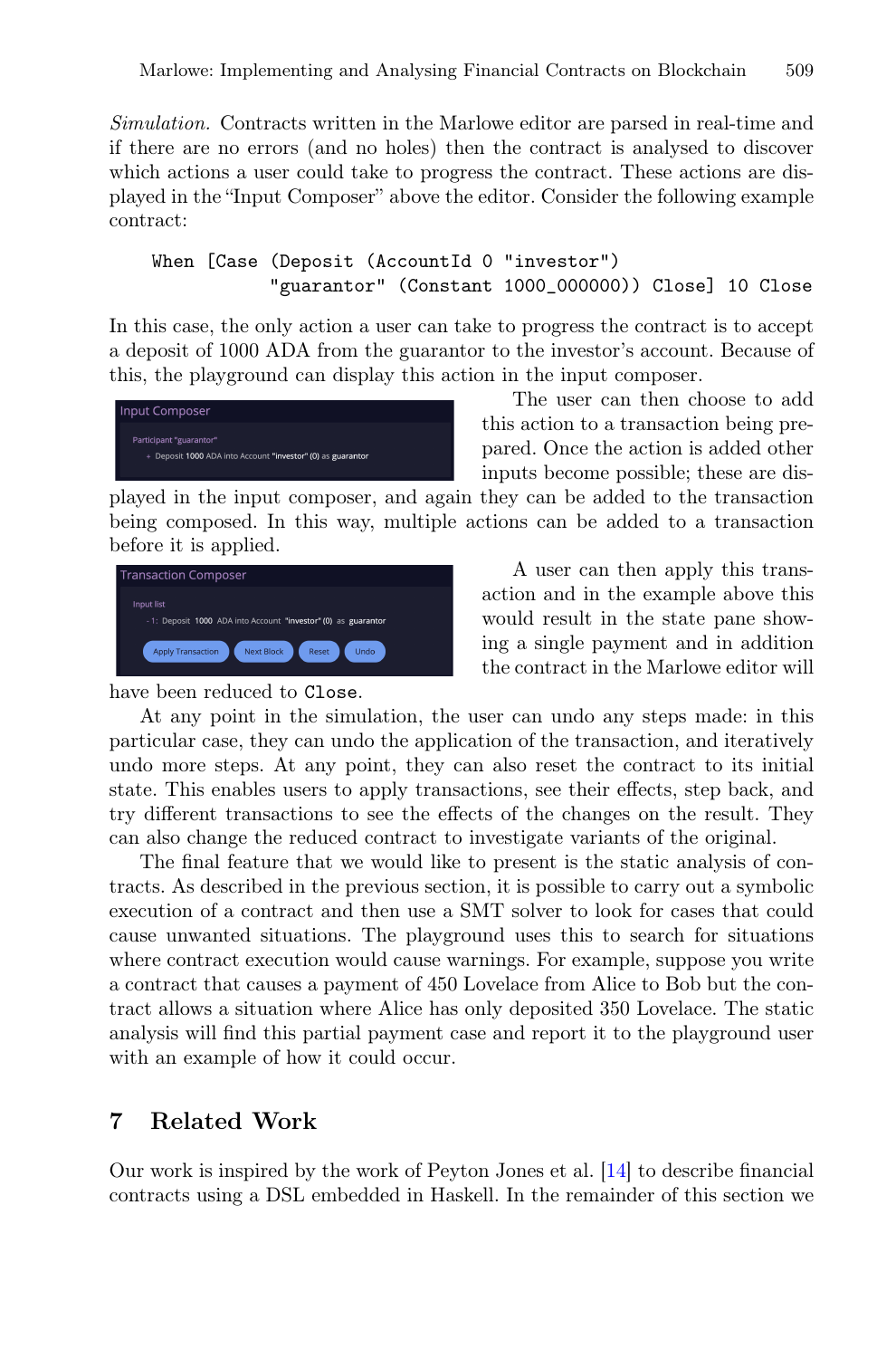look at a number of recent systems that bear direct comparison with Marlowe; an earlier paper [10] gives a detailed review of smart contracts on blockchain.

The Findel project [4] examines financial contracts on the Ethereum platform, and is also based on [14]. The authors note that payments need to be bounded; this is made concrete in our account by our notion of commitments. They take no account of commitments or timeouts as our approach does, and so are unable to guarantee some properties – such as a finite lifetime – built into Marlowe by design. Nxt [12], is special-purpose in providing a "fat" high-level API, containing built-in transaction types and transactions that support some 250 primitives; these can be "scripted" in a client using a binding to the API, which is available, e.g., in JavaScript. In providing such specificity this bears comparison with our implementation of contracts from the ACTUS standard [1].

BitML [3] is a DSL for specifying Marlowe-like contracts that regulate transfers on the Bitcoin blockchain, and is implemented via a compiler that translates contracts into Bitcoin transactions plus strategies. Participants execute a contract by appending these transactions on the Bitcoin blockchain, according to their strategies, which involve the exchange of bitstrings that guarantee to a very high probability the correctness of contract execution. Marlowe is directly implemented by an interpreter which could also be implemented on a covenantbased [13] extension of the Bitcoin blockchain.

#### 8 Conclusions and Future Work

Rather than aiming to be general-purpose, Marlowe is a DSL designed to support financial contracts on blockchain. We leverage its specificity in our work on static analysis and verification, where we are able to deliver much greater impact and focus than we could for a general-purpose language. We are able to shape the development and simulation environment to give stronger user support too. Moreover, Marlowe presents a model for how other DSLs can be built in this space, supporting different domains such as provenance in the supply chain.

Defining the language by means of an executable reference semantics means that we can, as well as directly executing this semantics, generate an on-chain interpreter for it and simulate it in browser using the Haskell-like languages Plutus and PureScript. This is particularly straightforward when working with a subset of Haskell that is represented in the same way on these languages.

Our medium term aim is launching on Cardano blockchain itself, by which time we expect to have added multiple currencies to Marlowe, as well as making (roles in) Marlowe contracts tradeable, through tokenising contract roles.

#### References

- 1. ACTUS. [https://www.actusfrf.org.](https://www.actusfrf.org) Accessed 9 Dec 2019
- 2. Badertscher, C., et al.: Ouroboros genesis: composable proof-of-stake blockchains with dynamic availability. In: CCS 2018 (2018)